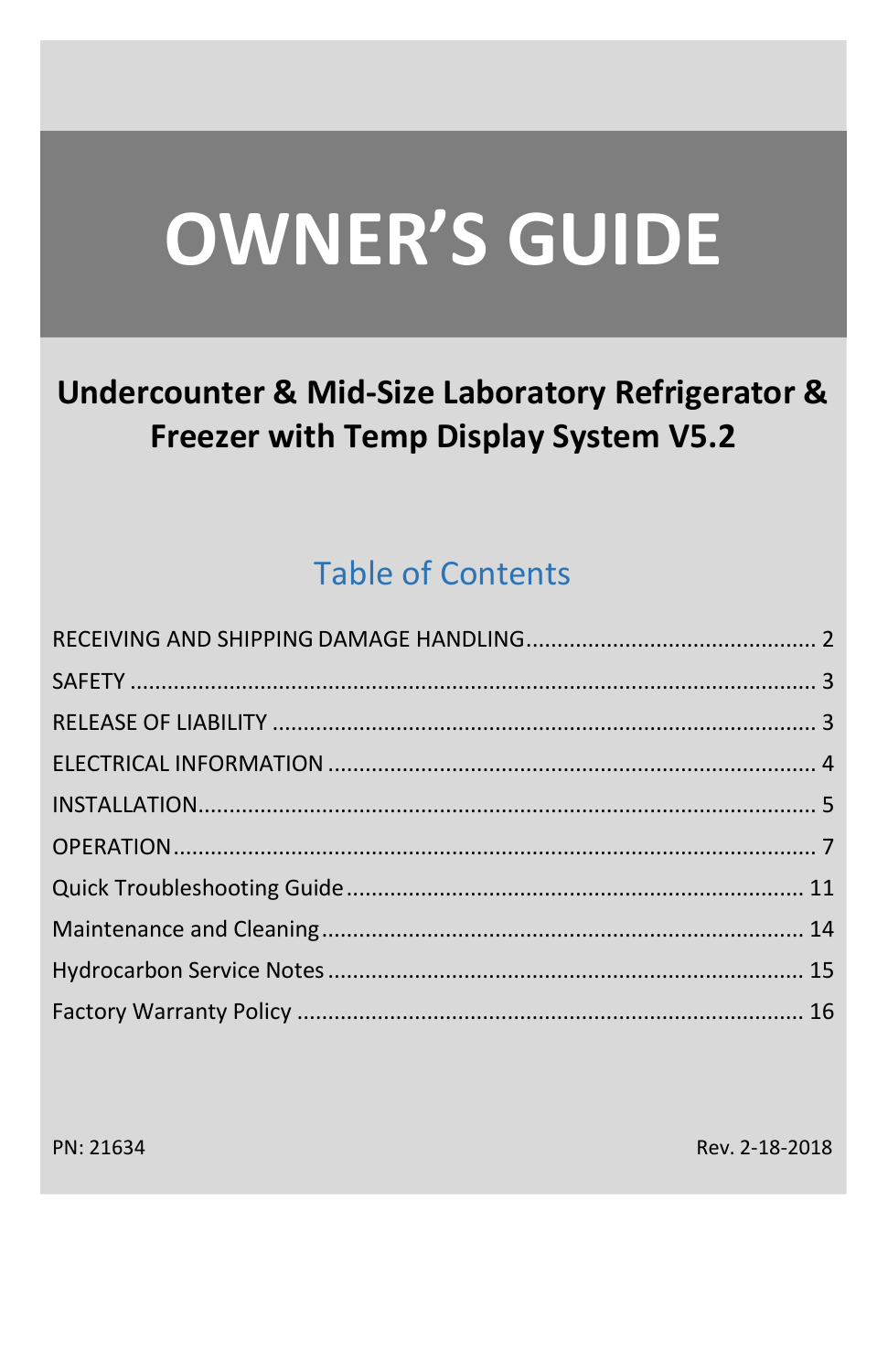## <span id="page-1-0"></span>RECEIVING AND SHIPPING DAMAGE HANDLING

Each refrigerator or freezer is carefully inspected to meet our high standard quality assurance policy, before it ships to you. Unfortunately, shipping damage can happen during transportation to you. There are two general types of shipping damage. The first is **visible damage**. This type of damage includes visible loss, damage, shortage or any external evidence of loss or damage that is visible at time of delivery**. This type of damage must be noted in detail on your delivery receipt. Make sure the driver signs and dates the delivery receipt, acknowledging the damages. We also recommend taking many pictures to demonstrate and document the damaged area(s).** This must happen at the time of delivery or it won't happen at all. Keep a copy for your records and send another to the carrier's damage claims department along with a formal request for an inspection report. Follow up with a phone call. Their contact information can be found on the carrier's web site.

The second type of shipping damage is **concealed damage**. This type of damage will probably not be apparent at time of delivery and may not be discovered until unpacking and inspecting the unit. Remember, time is of the essence here. You should unpack and inspect the unit as soon as possible. Each day that passes reduces the likelihood that the carrier will pay the claim. **As soon as the concealed damage is discovered, stop unpacking and retain all packing materials. Take many pictures to demonstrate and document the concealed damage area(s). Contact the carrier by phone to report the claim.** Note the date and time and person you spoke with. Get a claim number. Follow up with a written letter referencing the claim number and including a formal request for an inspection. Again, consult the carrier's website for specific claim instructions and follow them precisely.

**AS STATED ABOVE, THE CARRIER IS YOUR SOLE SOURCE FOR SATISFACTION OF A DAMAGE CLAIM. UNDER NO CIRCUMSTANCES SHOULD THE MERCHANDISE BE RETURNED TO THE MANUFACTURER. NO RETURNS WILL BE ACCEPTED WITHOUT PRIOR AUTHORIZATION.**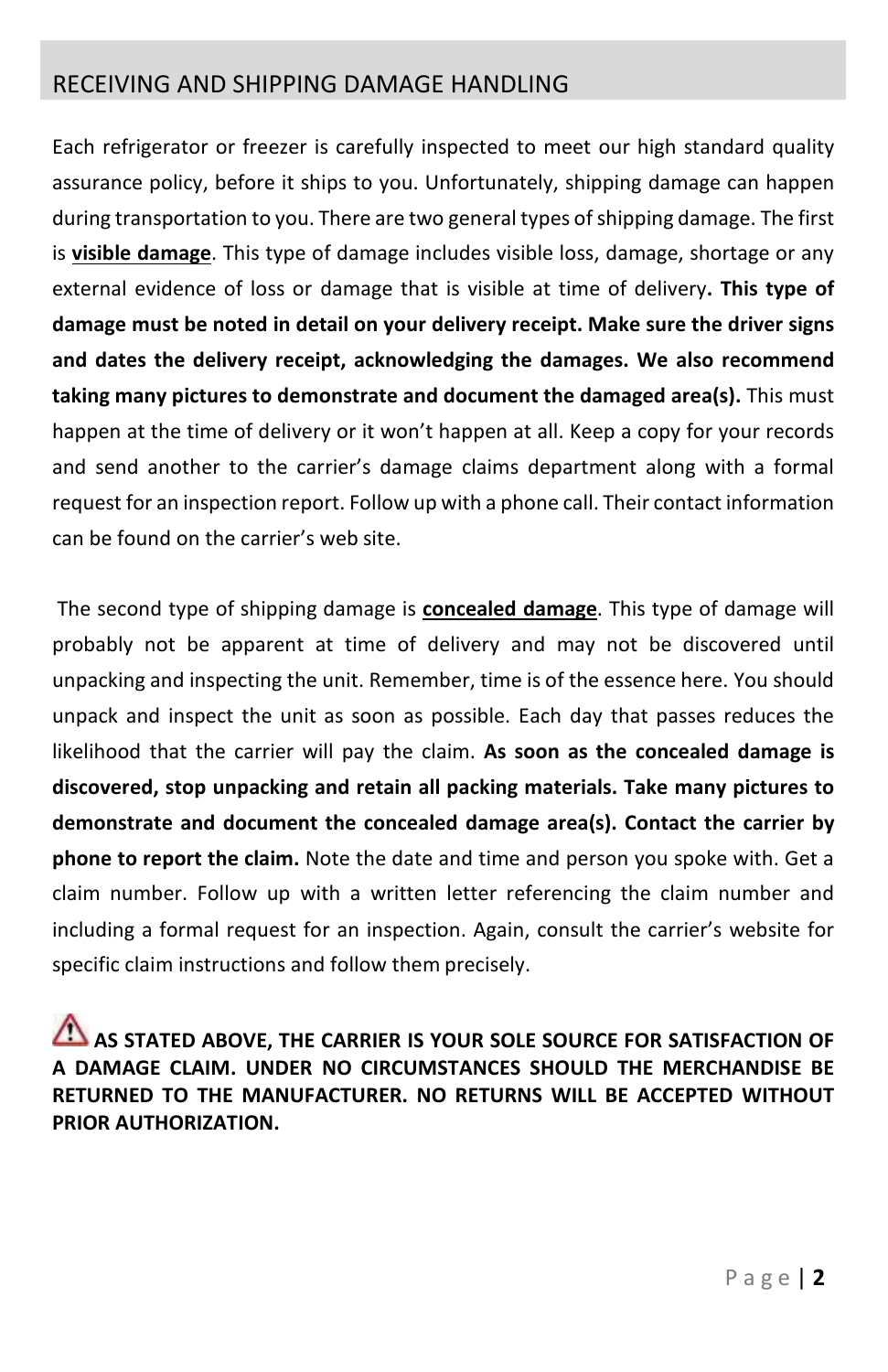# <span id="page-2-0"></span>SAFETY

# For your safety

- DO NOT store any unsealed chemical material in this refrigerator orfreezer. Corrosive fumes from chemical material can linger inside of the chamber and cause serious damage to the refrigeration coils. Storing unsealed chemical material in this equipment will void the factory productwarranty.
- DO NOT store or use gasoline, or other flammable liquid in this refrigerator or freezer. This equipment is not rated to be a flammable materialstorage.
- DO NOT operate this equipment in the presence of explosive fumes. This equipment is not rated to be a hazardous locations refrigerator orfreezer.

We offer flammable material storage and hazardous locations refrigerators and/or freezers for your application. Please contact your local sale representative for more information.

## <span id="page-2-1"></span>RELEASE OF LIABILITY

Before you start to use this refrigerator, please take a moment to:

- Connect your remote alarm contacts system, or auto dialer, to the refrigerator's alarm system (if any).
- If your refrigerator model does not have an alarm system, you can install your  $3^{rd}$  party alarm into our refrigerator via the  $3/8$ " access porthole. Please see "Field Monitor Probe Installation" Section.
- Develop an emergency backup plan and designate a different refrigerator or freezer to store the contents, if this refrigerator has an unforeseen issue.

IF YOU PLAN TO STORE IRREPLACEABLE AND/OR HIGH VALUE PRODUCTS IN THIS UNIT TAKE THE PROPER PRECAUTIONS NOW.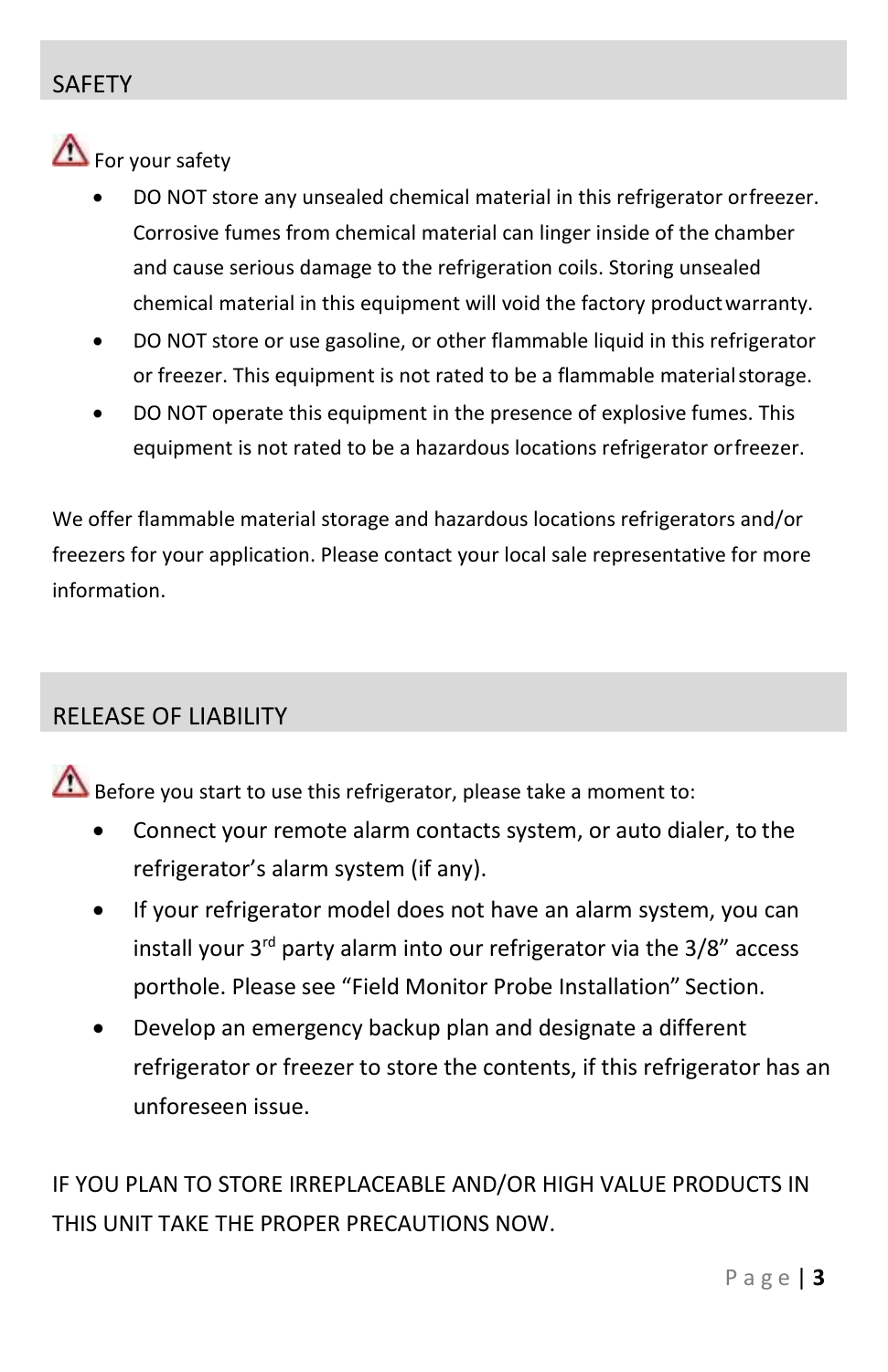The manufacturer's sole obligation under this warranty is limited to either repair or replacement of parts, subject to the additional limitations below. This warranty neither assumes, nor authorizes any person to assume obligations other than those expressly covered by this warranty.

**NO CONSEQUENTIAL DAMAGES.** The manufacturer is not responsible for economic loss, profit loss, or special indirect or consequential damages, including without limitation, losses, or damages arising from contents spoilage claims whether because of refrigeration or mechanical failure.

# <span id="page-3-0"></span>ELECTRICAL INFORMATION

- The supply circuit to this cabinet must conform to NEC (National Electrical Code). Consult the cabinet Serial-Data plate for voltage, cycle, phase, and amp requirements before making connection.
- **SUPPLY VOLTAGE SHOULD NOT VARY** MORE THAN 5% FROM SERIAL PLATE RATINGS.
- DO NOT connect this equipment to a GFI (Ground Fault Interrupt) circuit.



- **Do not use an extension cord or any multioutlet strip or plug**. Using such devices can lead to insufficient power, and lead to component failure, such as the compressor or starting components.
- If the power cord is damaged, it should be replaced immediately by an authorized service technician.
- Be sure your unit is properly grounded. Use the 3-prong plug provided into a 3 prong grounded outlet. Unless the above grounding method is followed, youare not protected against severe or lethal shock in the event of a short circuit of an electrical component or wiring of the unit.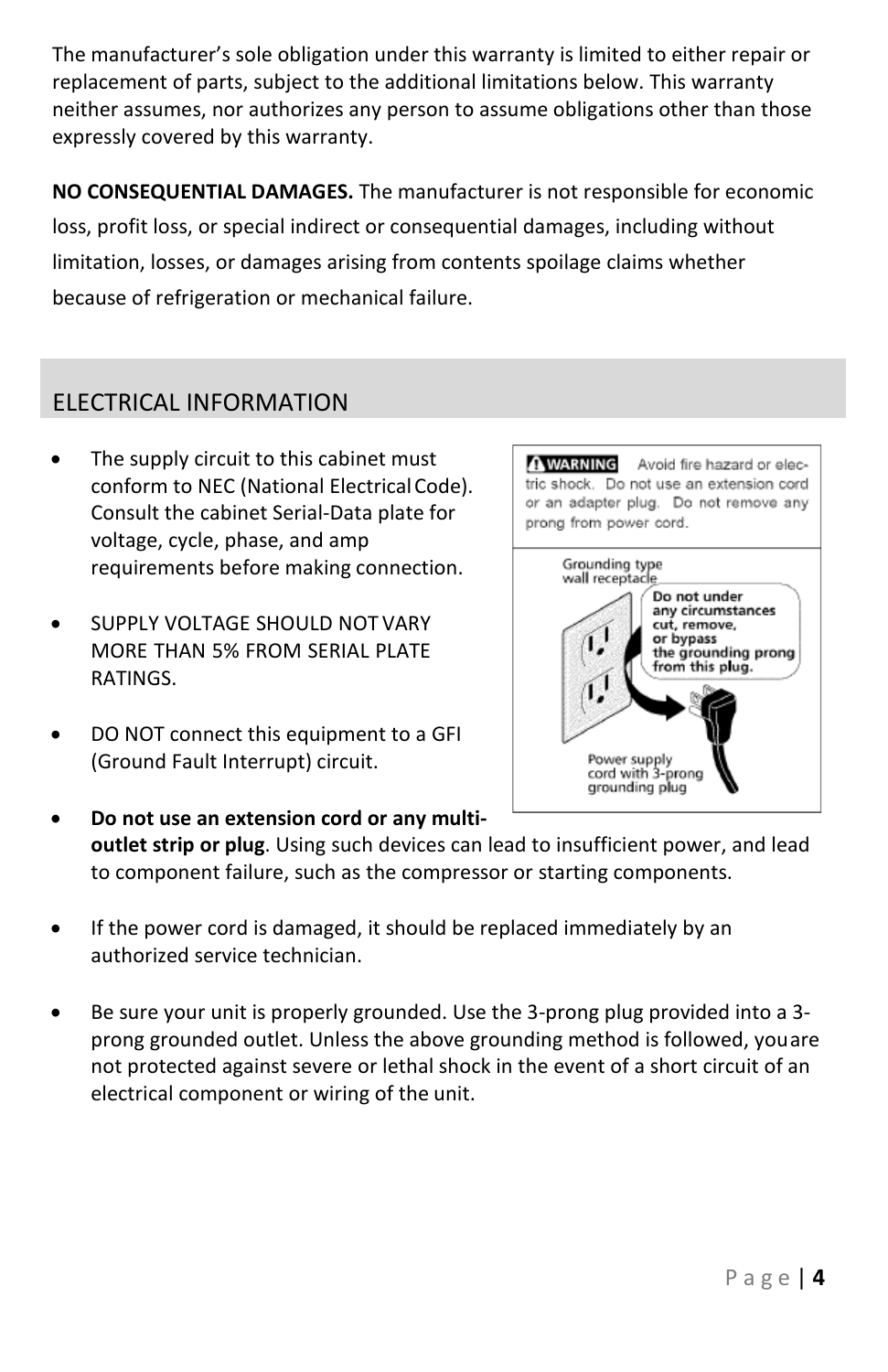# <span id="page-4-0"></span>INSTALLATION

Please take a moment to follow the steps below, before using this equipment.

- 1. Find a suitable location to install this refrigerator (or freezer)
- 2. Level this refrigerator (or freezer)
- 3. Set up the shelves inside (if applicable)
- 4. Install the optional monitor probe for field installation
- 5. Ready to use

#### 1. SUITABLE LOCATION

Ambient Temperature – Unlike a household refrigerator, this equipment is designed for scientific / medical application. Many components are heavy duty and extra sized, to meet the ultimate temperature performance. Therefore, the sounds generated from its operation may not be accepted by everyone in the room. Please take the operation sound factor into consideration and locate this refrigerator accordingly.

Please ensure the ambient temperature is climate-controlled, between 65°F to 85°F, to achieve the ultimate temperature performance.

Clearance Space – We require 2 to 3 inches of clearance space around the refrigerator. So, it would be easier to remove the refrigerator for annual maintenance, or service.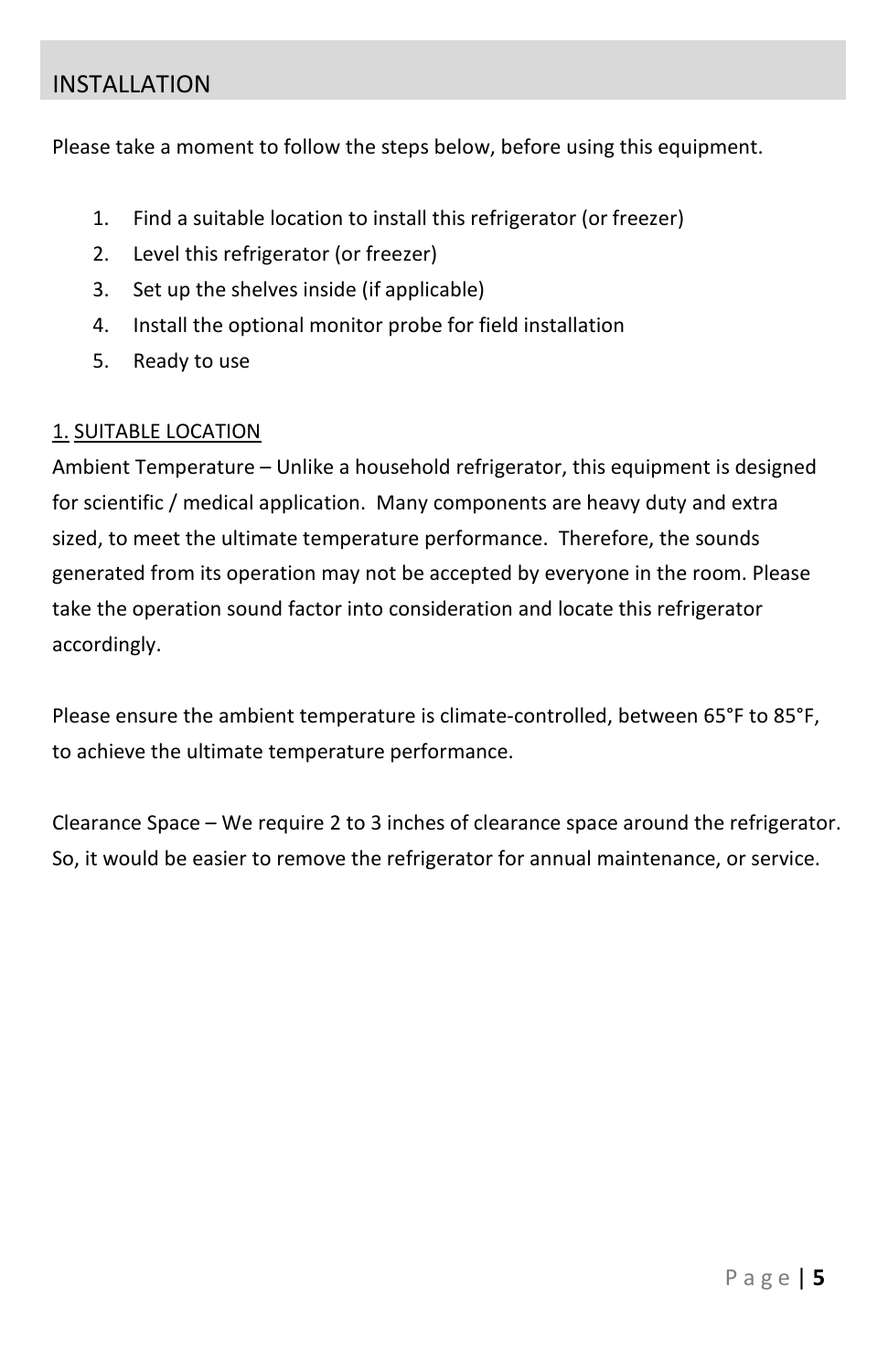#### 2. LEVELING

Once this refrigerator or freezer is at its final location, please level your refrigerator, because it is critical to equipment operation. Here are a few benefits to a good leveled refrigerator (or freezer):

- 1. Moving mechanical parts, such as fan or compressor, would have less chances to fail, since it is in the designed upright position.
- 2. Reduce noise.
- 3. Door(s) would close properly.
- 4. Condensate water would flow out the refrigerator properly.

To level this equipment, set a leveler in each corner on the top. If the equipment is not level, adjust either the leveling legs or casters.

We recommend to slightly tilt the refrigerator (or freezer) toward to the back, about 5 degrees. So, the non-self-closing door can be shut properly, and condensate water would flow out easier.

#### 3. (OPTIONAL) MONITOR PROBE FOR FIELD INSTALLATION

Each refrigerator or freezer is equipped with a 3/8" probe access port hole for your independent probe installation. The port hole is generally located in the back of your refrigerator (or freezer). Simply remove the white caps, run your probe through, and seal the hole with electrical putty to prevent air from getting into the chamber.

DO NOT run your probe through the door gasket, as it may cause serious condensation or a frozen evaporator issue. The port hole is specifically designed to allow you to install the monitor probe.

#### 4. READY TO USE

Once you ensure the electrical service is adequate and Steps 1 to 3 are followed, you are ready to use this refrigerator (or freezer). Simply plug in the power cord into the wall outlet.

This refrigerator (or freezer) is factory set to run at its ultimate temperature performance. There should not be a need to adjust the temp settings. If you feel the temp settings must be adjusted, please refer to "TEMPERATURE ADJUSTMENT" section in this manual for more details.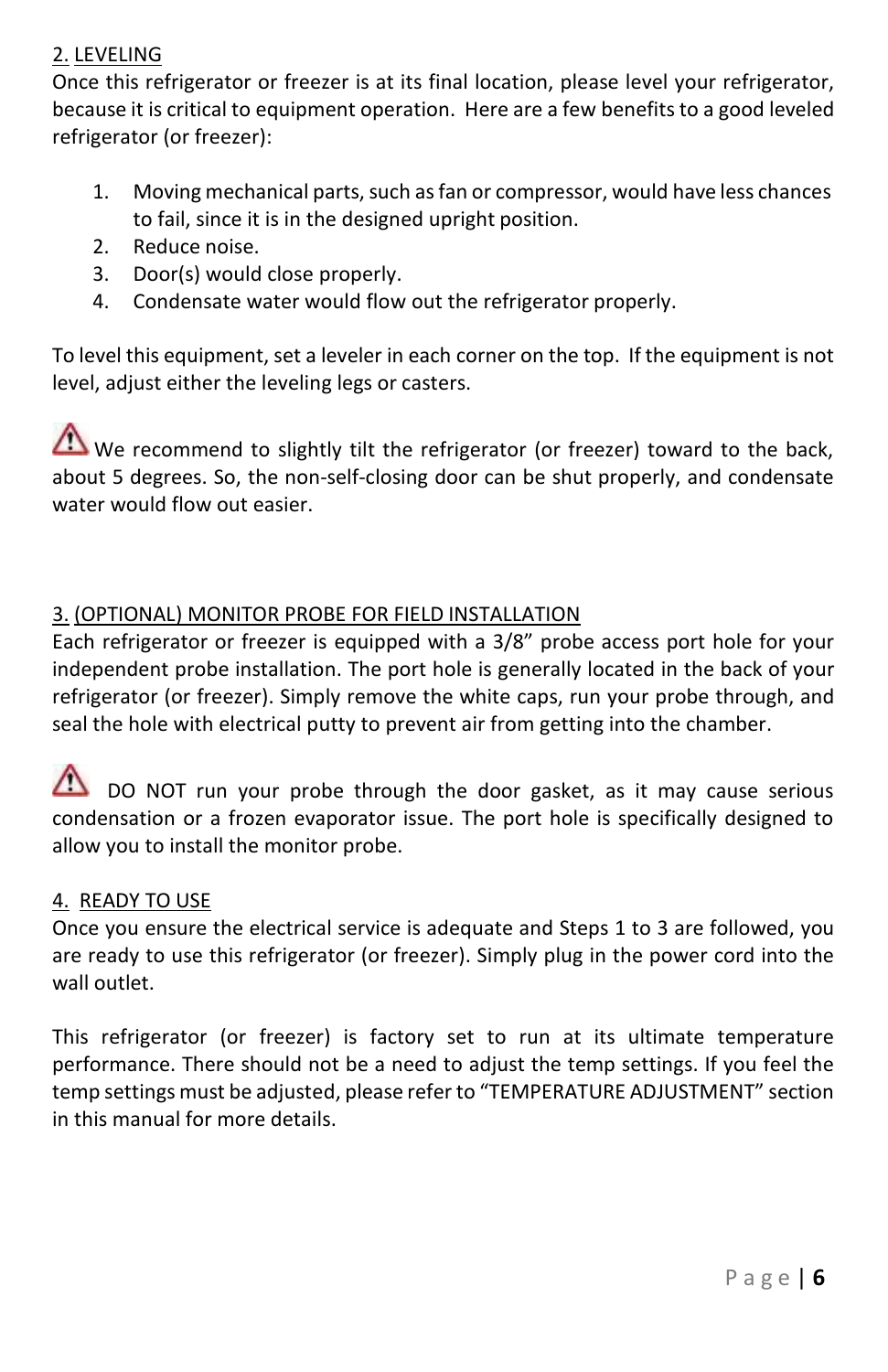#### <span id="page-6-0"></span>**Temperature Controller System**

#### **Product Description**

The digital microprocessor temperature controller is designed to provide temperature control of refrigerators or freezers. The controller also provides a constant readout of the sample temperature inside of the unit. A touch keypad allows the user to easily select the display units, set point, and differential set point.

**Please Note: The digital temperature controller has been factory set and tested to allow your unit to operate at its desired temperature cycle.**

**Adjusting the settings on the controller will alter these factory settings. WE STRONGLY RECOMMEND YOU CONTACT THE MANUFACTURER'S TECHNICAL SUPPORT DEPARTMENT BEFORE MAKING ANY ADJUSTMENTS TO THIS CONTROLLER. TECH SUPPORT PHONE NUMBER IS (800) 648 4041, SELECT THE OPTION FOR TECHNICAL SERVICE.**

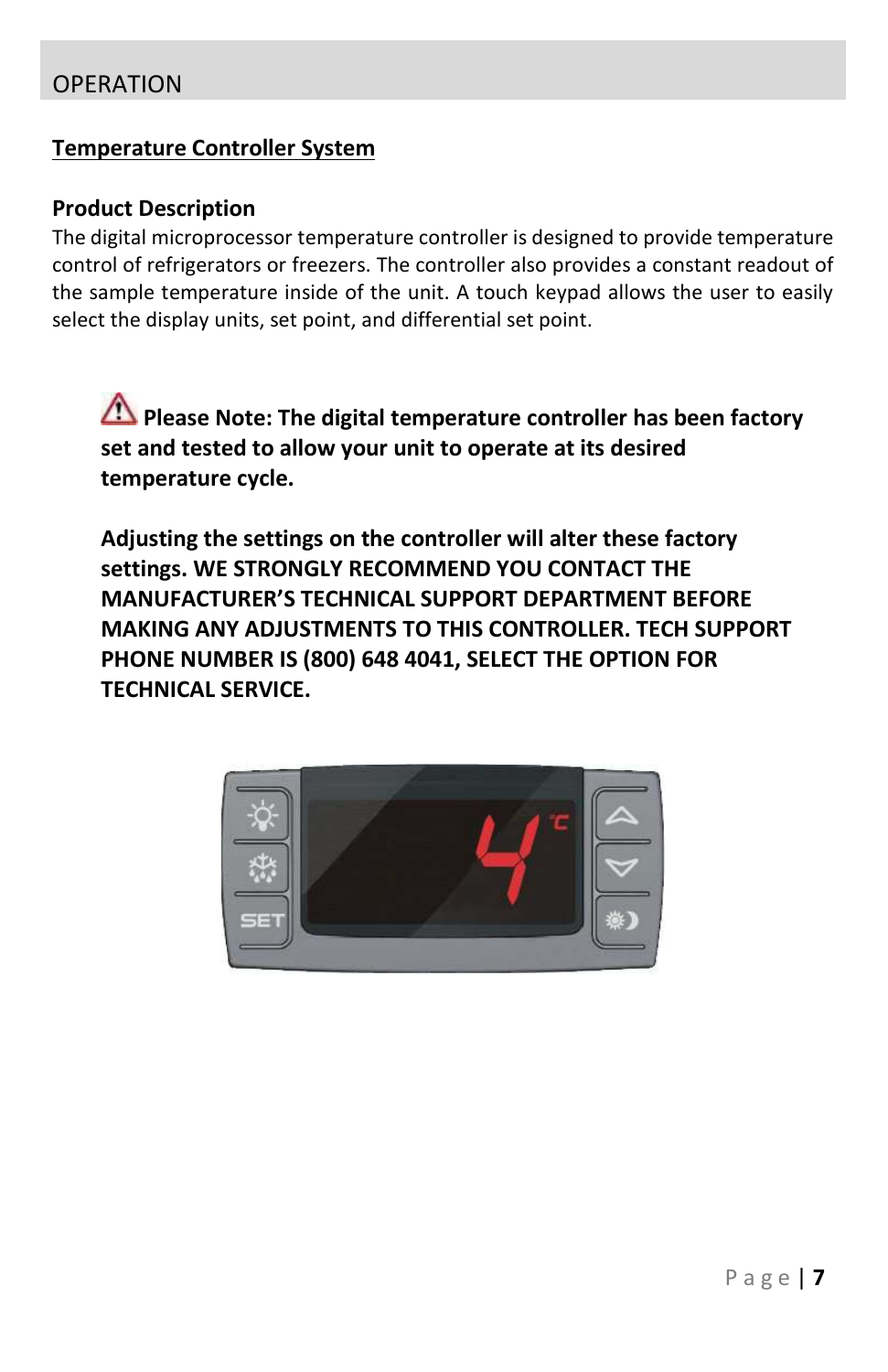#### **CHECK TEMPERATURE HISTORY**

Press and release [UP] button. The display will show the maximum temperature ever reached since the last reset.

Press and release [DOWN] button. The display will show the minimum temperature ever reached since the last reset.

Press and hold [SET] for more than 3 seconds, while the maximum or minimum temp is displayed. (rSt message will be displayed).

#### **CHECK THE SET POINT**

Press and release [SET] button. The display will show the current set point value.

### **Operation**



During the normal operation, the refrigerator's (or freezer's) compressor would turn on and off, to maintain the cold temperature in the storage chamber.

In this controller, the point where the compressor is cut off is called "SET POINT". The point where the compressor is turned on is calculated by adding the value of "SET POINT" and "Hy" (temp differential).

For example, if you wish to maintain the operation temperature between 3°C and  $7^{\circ}$ C, you would set "SET" =  $3^{\circ}$ C, and "Hy" =  $4^{\circ}$ C.

"ALU" is the high temp alarm point, and "ALL" is the low temp alarm point. Both alarm settings will alert users when the refrigerator's (or freezer's) temp is out of range, via visual & audible alarm, and remote alarm contact.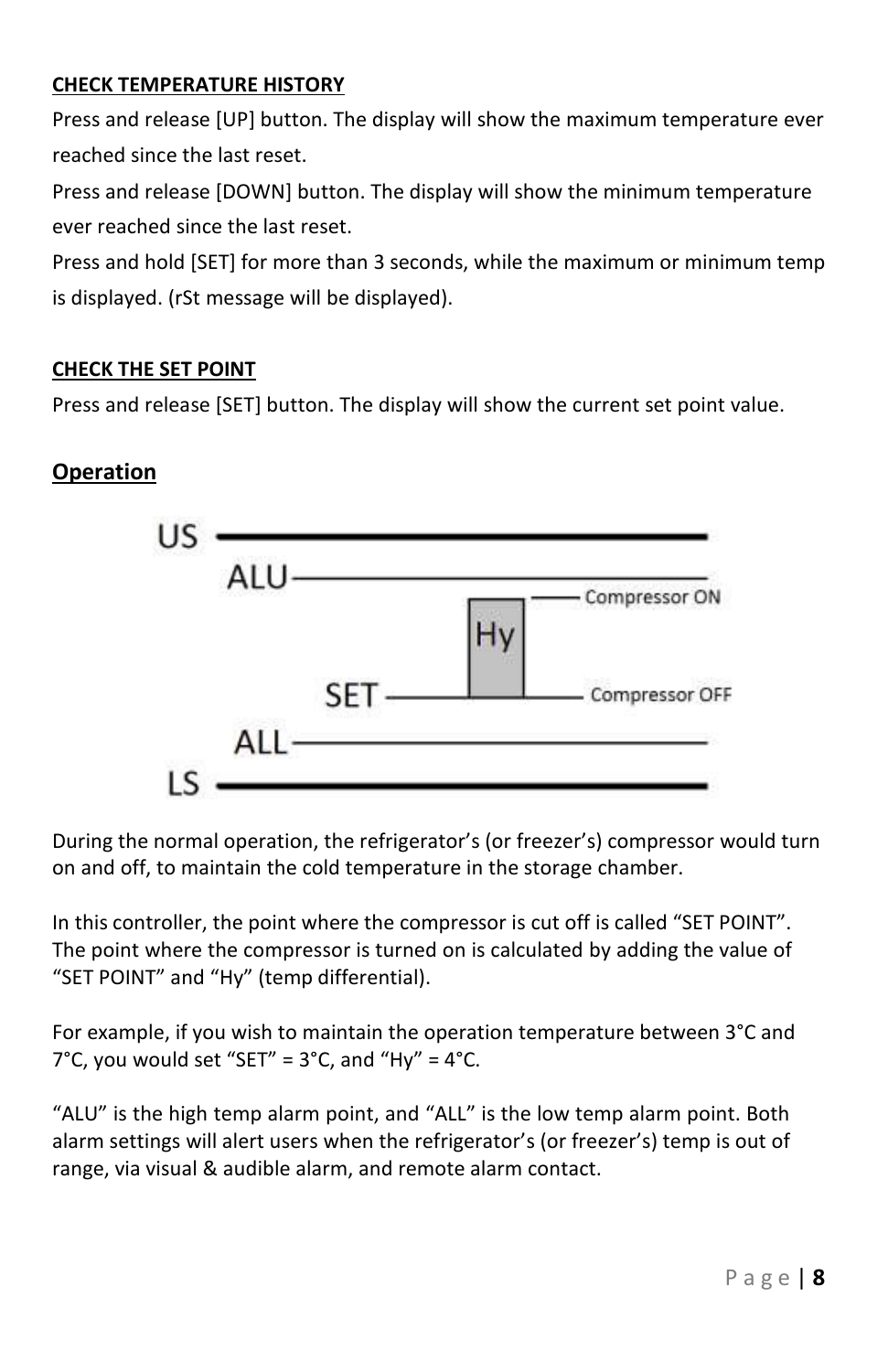"US" is the upper setting limit, and "LS" is the lower setting limit. Both limit settings will prevent users accidentally adjust "SET", "ALU", or "ALL" outside the range.

| <b>CODE</b>    | <b>DESCRIPTION</b>                          | <b>FACTORY SETTING</b>      |
|----------------|---------------------------------------------|-----------------------------|
| <b>SET</b>     | Temp set point (compressor off point)       | 3°C or 38°F (refrigerator)  |
|                |                                             | -24°C or -12°F (freezer)    |
| Hy             | Temp differential between compressor        | 3°C or 5°F (NOT             |
|                | start and off point                         | RECOMMENDED TO              |
|                |                                             | CHANGE)                     |
| ALL            | Low temp alarm point                        | 1°C or 34°F (refrigerator)  |
|                |                                             | -28°C or -18°F (freezer)    |
| ALU            | High temp alarm point                       | 10°C or 50°F (refrigerator) |
|                |                                             | -15°C or 5°F (freezer)      |
| Lod            | Screen display choice (air or sample probe) | P <sub>3</sub>              |
| CF.            | Celsius & Fahrenheit unit change            |                             |
| O <sub>3</sub> | Sample (display) probe calibration / offset | 0                           |
| ОT             | Air (control) probe calibration / offset    | 0                           |
| US             | The maximum limit that SET or ALU could     | 10°C or 50°F (refrigerator) |
|                | reach                                       | -10°C or 14°F (freezer)     |
| ΤS             | The minimum limit that SET or ALL could     | 1°C or 34°F (refrigerator)  |
|                | reach                                       | -30°C or -22°F (freezer)    |

#### **Change the set point (compressor turn-off point)**

Press and hold [SET] until °C or °F icon blinking. Press [UP] or [DOWN] to change the setting value. Then, press [SET] once to confirm the new setting.

#### **Change the other settings**

Press and hold both [SET] and [DOWN] at the same time until "Hy" appears on the display.

Press [UP] or [DOWN] to scroll different settings. Press [SET] to enter the setting. Press [UP] or [DOWN] to change value. Press [SET] once to confirm the new setting. The display will show the next setting.

At any setting, press and hold both [SET] and [UP] to exit out the setting mode, or simply leave the display alone for 10 seconds.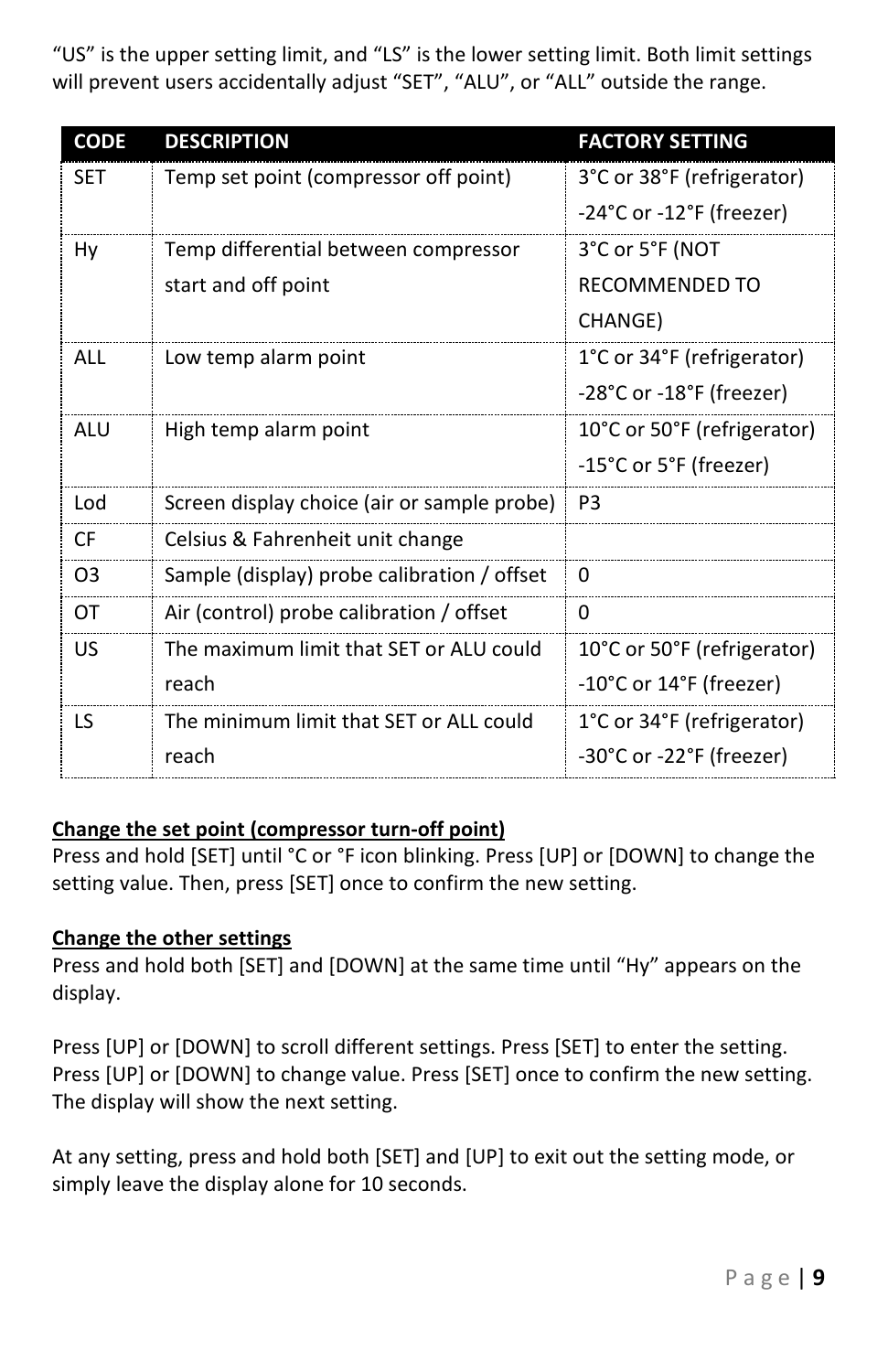### **Change the readout from °C to °F, or °F to °C**

Press and hold the [LIGHT] icon button for 5 seconds. The controller will restart and change the display scale from °C to °F, or °F to °C.

#### **Advanced Settings – for service technician only**

# **ATTENTION: This section is for service technicians or experienced users only. Altering the following settings can result in malfunction or inaccurate temperature readout.**

#### **Air and Sample Temperature Display**

The controller has the capability to display either the air or sample temperature readout. For the normal operation, the sample-simulated temperature (P3) is displayed to provide users the content temperature. For the actual operation, the air temperature (P1) is used to control the compressor's cycle.

This is a useful tool for you to make a precise adjustment, or temperature validation process.

"Lod" setting allows you to display either air (P1) or sample (P3). Press and hold both [SET] and [DOWN] at the same time until "Hy" appears on the display.

Press [UP] or [DOWN] until "Lod" shows up. Press [SET] to enter the setting. Press [UP] or [DOWN] to toggle between the air temp "P1", or the sample temp "P3". Press [SET] once to confirm the new setting. The display will now show the temp you have selected.

# **We strongly recommend you change the "Lod" setting back to "P3" before you complete the service. This will allow users to see the samplesimulated temperature, and the controller will be able to alert when the sample temp is out of range.**

#### **Calibration / offset**

"OT" setting allows you to change the air probe's calibration. "O3" setting allows you to change the sample probe's calibration.

Please be sure you have a NIST traceable and calibrated thermometer. Place your thermometer's probe next to our sensor accordingly, air vs. air, or sample vs. sample, before making an adjustment on either "OT" or "O3".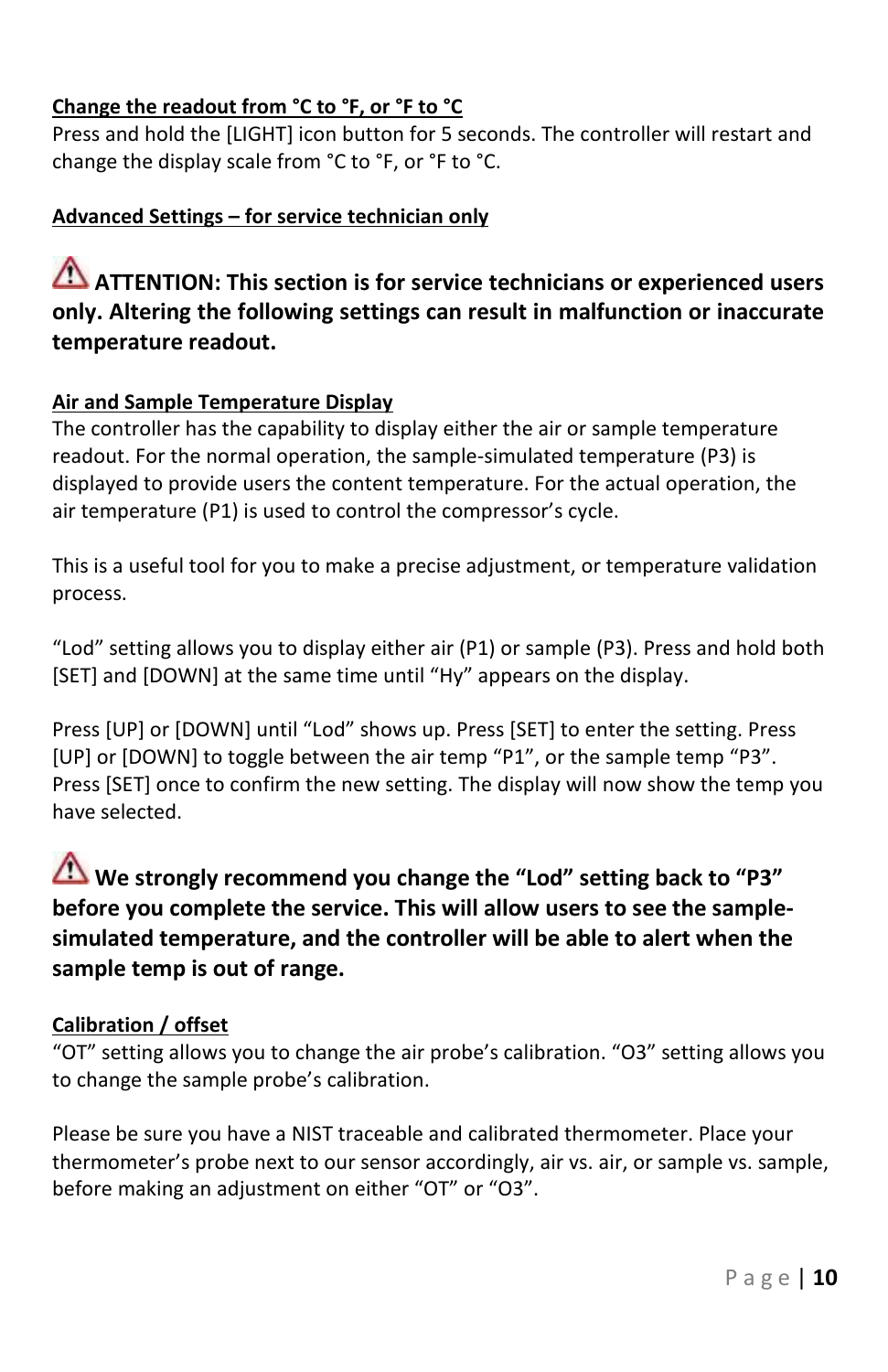For more advanced settings, please contact our Technical Service Department for assistance. (800) 648 4041, select the option for Technical Service.

# <span id="page-10-0"></span>Quick Troubleshooting Guide

#### Check these items before calling for service

| <b>PROBLEM:</b>                                           | <b>POSSIBLE CAUSE / SOULTIONS:</b>                                                                                                                                                                                                                                                                                                                                                                                                                                                                                                                                                                                                                                                                                                                                                                                                                                                                                                                                                                                                                                                                |  |
|-----------------------------------------------------------|---------------------------------------------------------------------------------------------------------------------------------------------------------------------------------------------------------------------------------------------------------------------------------------------------------------------------------------------------------------------------------------------------------------------------------------------------------------------------------------------------------------------------------------------------------------------------------------------------------------------------------------------------------------------------------------------------------------------------------------------------------------------------------------------------------------------------------------------------------------------------------------------------------------------------------------------------------------------------------------------------------------------------------------------------------------------------------------------------|--|
| Unit does not run                                         | Electrical circuit is not 110-120V 60Hz.<br>The power cord is not plugged in.<br>No power at electrical outlet. Check to make<br>sure breaker is not tripped or fuse is not<br>blown. Additionally, make sure unit is not<br>plugged into a Ground Fault Circuit Interrupter<br>(GFCI) type of outlet.                                                                                                                                                                                                                                                                                                                                                                                                                                                                                                                                                                                                                                                                                                                                                                                            |  |
| Unit does not<br>maintain at the<br>proper<br>temperature | Check the room temperature. We recommend<br>the refrigerator or freezer should be placed in<br>an air-conditioned room between 65°F to<br>85°F. If the room temp is too warm, the<br>refrigerator or freezer may not be able to<br>maintain the interior temp at proper range.<br>Door is not closed properly.<br>Amount of stored product is overloaded.<br>Product replacements are pushed against rear<br>wall or interrupted the proper refrigerator air<br>circulation. For the proper air circulation,<br>place the products evenly on each shelf. Do<br>not push against the refrigerator's rear or side<br>walls.<br>Evaporator is blocked by frost or ice. Remove<br>the products, unplug the refrigerator or<br>freezer power, and allow the unit to defrost. If<br>the problem still exists, call for service.<br>3rd party thermometer is placed incorrectly.<br>For proper temperature monitoring, the<br>thermometer should be place in the middle of<br>refrigerator.<br>PLEASE NOTE! Prior to shipment, each refrigerator and<br>freezer has been calibrated and tested at proper |  |
|                                                           | temperature range.                                                                                                                                                                                                                                                                                                                                                                                                                                                                                                                                                                                                                                                                                                                                                                                                                                                                                                                                                                                                                                                                                |  |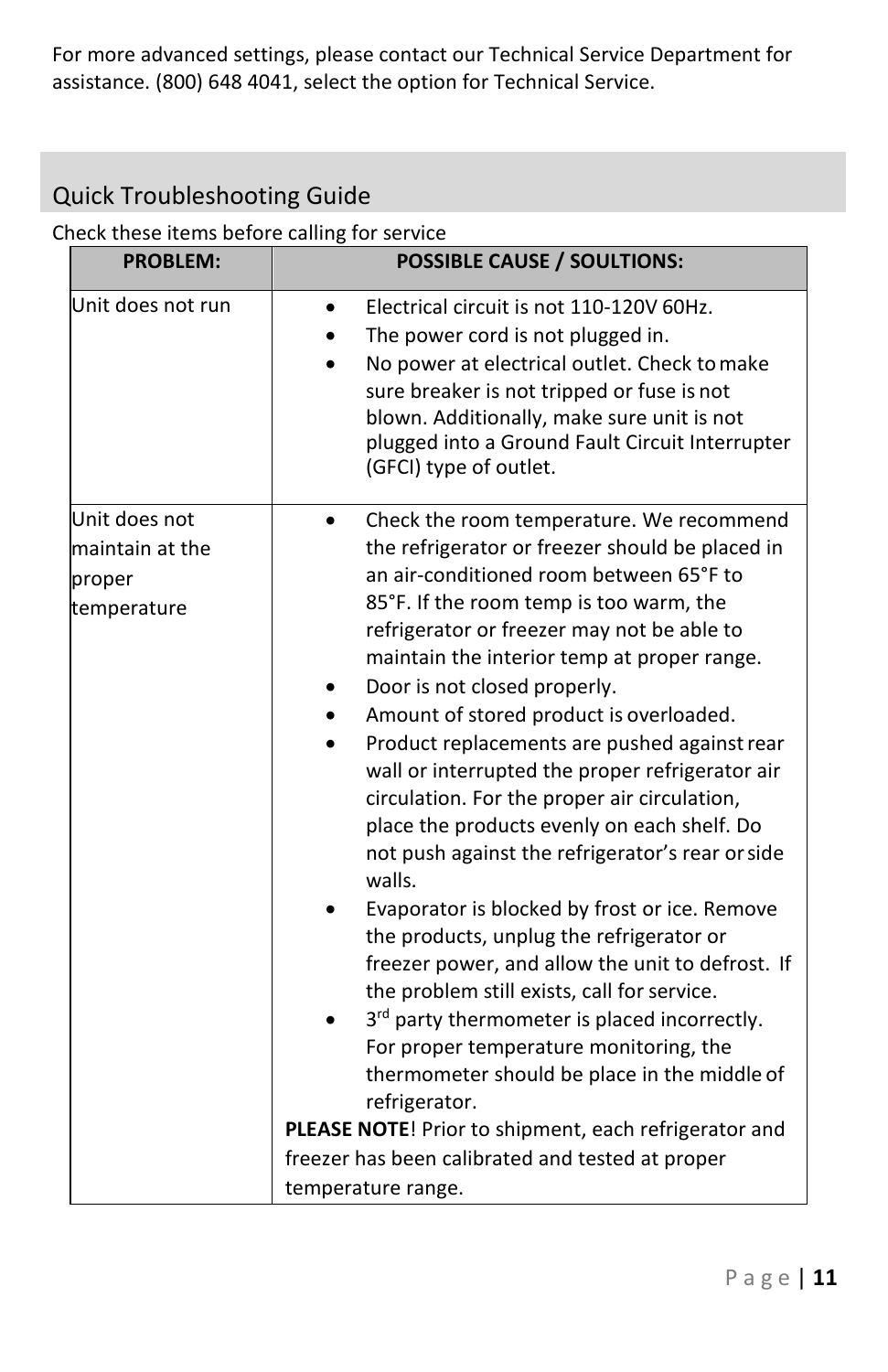|                                                        | Prolong door openings.<br>Control set too cold.<br>Room temperature is high which will make the<br>unit work harder to keep cool.                                                                                                                                                                                                                                                                                                                                                                                                                                                                                                                                                |
|--------------------------------------------------------|----------------------------------------------------------------------------------------------------------------------------------------------------------------------------------------------------------------------------------------------------------------------------------------------------------------------------------------------------------------------------------------------------------------------------------------------------------------------------------------------------------------------------------------------------------------------------------------------------------------------------------------------------------------------------------|
| Unit does not<br>maintain at the<br>proper temperature | The exterior walls can be as much as 30<br>degrees warmer than room temperature due<br>to the embedded condenser coils. This is<br>normal when the unit is operating.                                                                                                                                                                                                                                                                                                                                                                                                                                                                                                            |
| Appliance runs too long                                | Compressor may be overheated. Please check<br>$\bullet$<br>the room temp and ensure the range is within<br>65°F to 85°F. If the problem still exists, call for<br>service.<br>$\bullet$                                                                                                                                                                                                                                                                                                                                                                                                                                                                                          |
| Temperature of external<br>wall surface is warm        | The exterior walls can be as much as 30<br>degrees warmer than room temperature due<br>to the embedded condenser coils. This is<br>normal when the unit is operating                                                                                                                                                                                                                                                                                                                                                                                                                                                                                                             |
| Compressor noises                                      | Compressor may be overheated. Please check<br>the room temp and ensure the range is within<br>65°F to 85°F. If the problem still exists, call for<br>service.                                                                                                                                                                                                                                                                                                                                                                                                                                                                                                                    |
| Moisture collects<br>inside or on outside<br>surface   | <b>INSIDE:</b><br>Door gasket is not sealing properly. Check for<br>debris, cracks, and items passing through door<br>at the gasket.<br>The refrigerator or freezer is facing a doorway<br>or is underneath of air conditioning vent.<br>Relocate the unit or redirect air vent.<br>Too many door openings. Minimize time door<br>is open.<br>Hot, humid weather increases condensation.<br>Make sure there is a water trap (U-shaped<br>loop) in the drain tube near the compressor.<br>This will "trap" a small amount of water in the<br>loop and prevent air from entering the<br>chamber through the tube.<br><b>OUTSIDE:</b><br>Hot, humid weather increases condensation. |
|                                                        | As humidity decreases, moisture will disappear.                                                                                                                                                                                                                                                                                                                                                                                                                                                                                                                                                                                                                                  |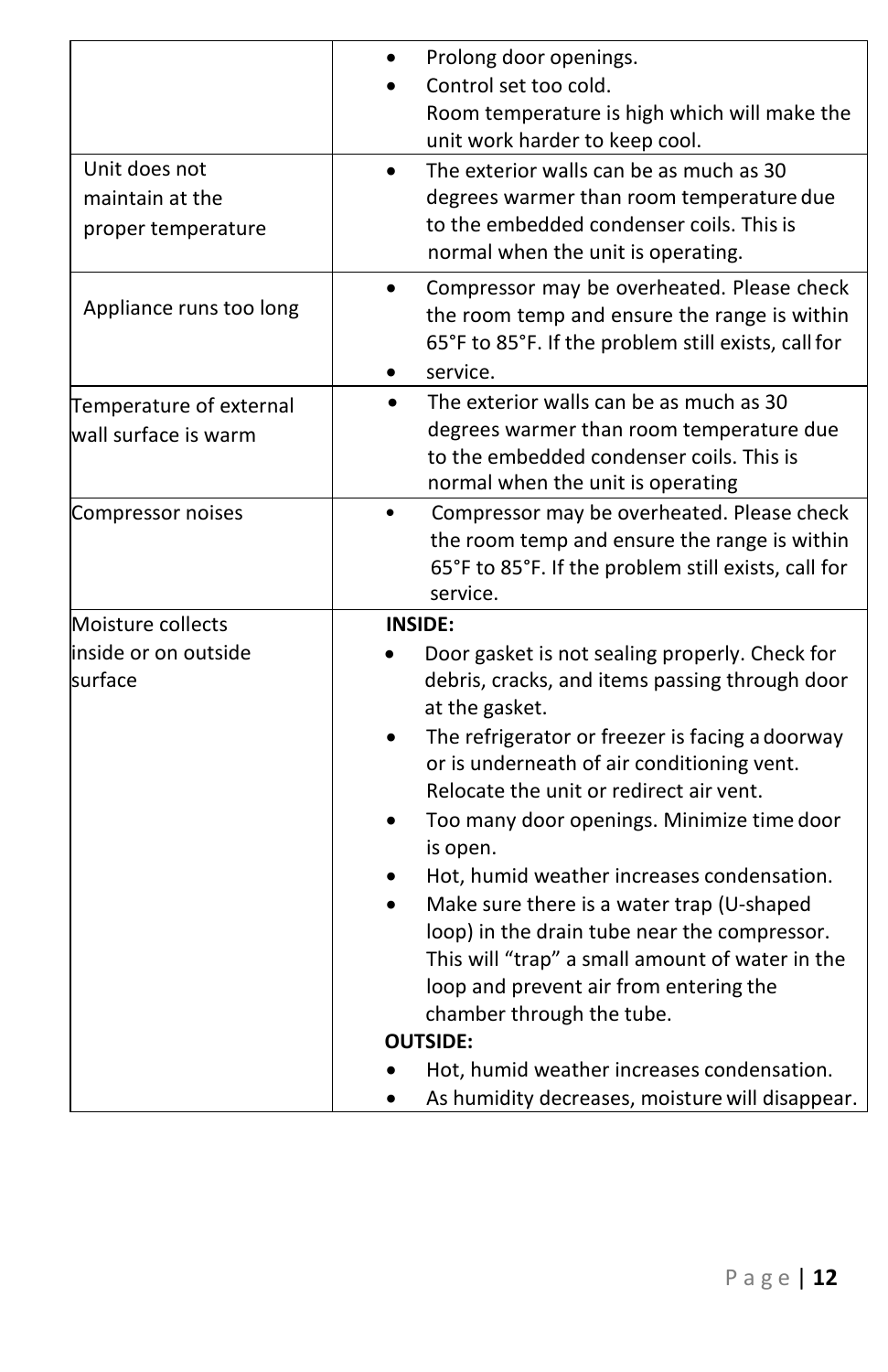| Odor inside the unit   | Interior needs to be cleaned. See section on<br>maintenance and cleaning in this manual.                                                                                                  |
|------------------------|-------------------------------------------------------------------------------------------------------------------------------------------------------------------------------------------|
|                        | Make sure product containers are<br>$\bullet$<br>tightly sealed to prevent leakage                                                                                                        |
| Door will not<br>Close | The unit is not level. Refer to the Leveling<br>$\bullet$<br>section at the beginning of this manual<br>Check for dirt and debris or items<br>$\bullet$<br>passing through the door seal. |

#### **MOISTURE DURING THE SUMMER SEASON**

The amount of moisture, condensation, or high humidity related issues increase during the summer and, in most cases, will self-resolve when the weather cools down. Please note a refrigeration system will NOT generate moisture or water but simply condenses the moisture that is already in the chamber. Keeping the unit in an air conditioned, low humidity space will resolve many issues. Other things you should check

- 1. Location of the refrigerator (See Quick Troubleshooting Guide above)
- 2. Door sealing and frequency of door opening event (See Quick Troubleshooting Guide above)
- 3. Make sure there is a water trap (U-shaped loop) in the drain tube near theend This will "trap" a small amount of water in the loop and prevent air from enter the chamber through the tube.

#### **BEFORE CALLING THE MANUFACTURER'S TECHNICAL SUPPORT DEPARTMENT,**

please have the unit's model and serial number ready as well as the problem description. The model and serial number is located on the serial tag which can be found on the interior left upper wall of the unit.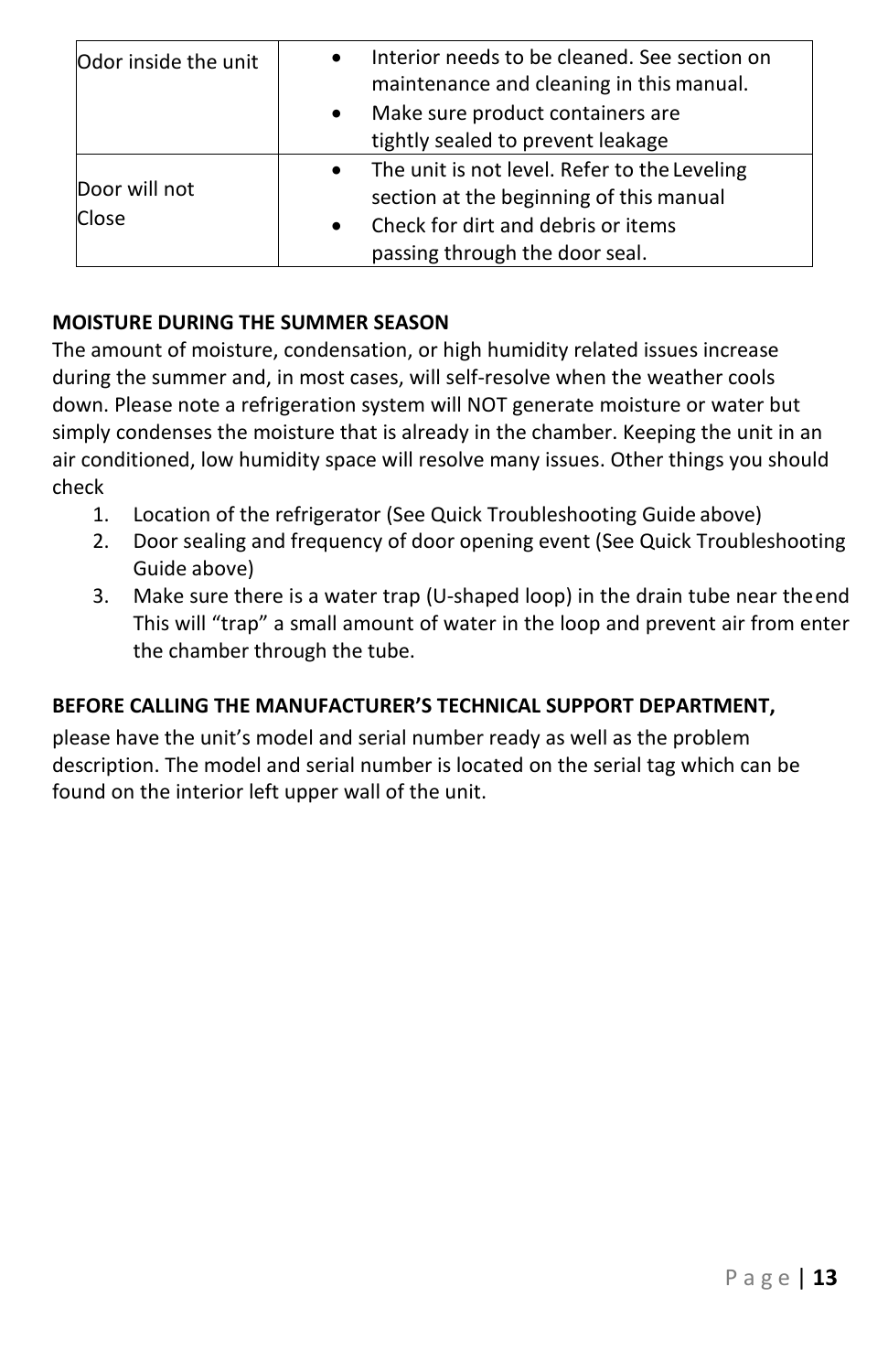# <span id="page-13-0"></span>Maintenance and Cleaning

#### **CLEANING**

| <b>PART</b>                                  | <b>CLEANING AGENTS</b>                                        | <b>TIPS AND PRECAUTIONS</b>                                                                                                                                                                        |
|----------------------------------------------|---------------------------------------------------------------|----------------------------------------------------------------------------------------------------------------------------------------------------------------------------------------------------|
| <b>Interior</b><br>and Door<br><b>Liners</b> | Soap and water<br><b>Baking soda and</b><br>water             | Use 2 tablespoons of baking soda<br>in 1 quart of warm water<br>Be sure to wring excess water out<br>of sponge or cloth before cleaning<br>around controls, light bulb or any<br>electrical parts. |
| Door<br>Gaskets                              | Soap and water                                                | Wipe gaskets and their seating<br>surfaces with a clean soft cloth                                                                                                                                 |
| <b>Shelves</b>                               | Soap and water                                                | Do not wash removable shelves in<br>dishwasher                                                                                                                                                     |
| <b>Exterior</b><br>and<br><b>Handles</b>     | Soap and water<br><b>Non-Abrasive</b><br><b>Glass Cleaner</b> | Do not use commercial household<br>cleaners, ammonia, or alcohol to<br>clean handles<br>Use a soft cloth to clean smooth<br>handles<br>Do not use a dry cloth to clean<br>smooth handles           |

Clean the glass with a mild detergent and water on a soft cloth or sponge. Rinse with water and wipe dry.

For Swinging door units, pay attention to the gasket and its seating surfaces. Any debris buildup on these can cause air leaks into the compartment resulting in condensation as well as reduced efficiency.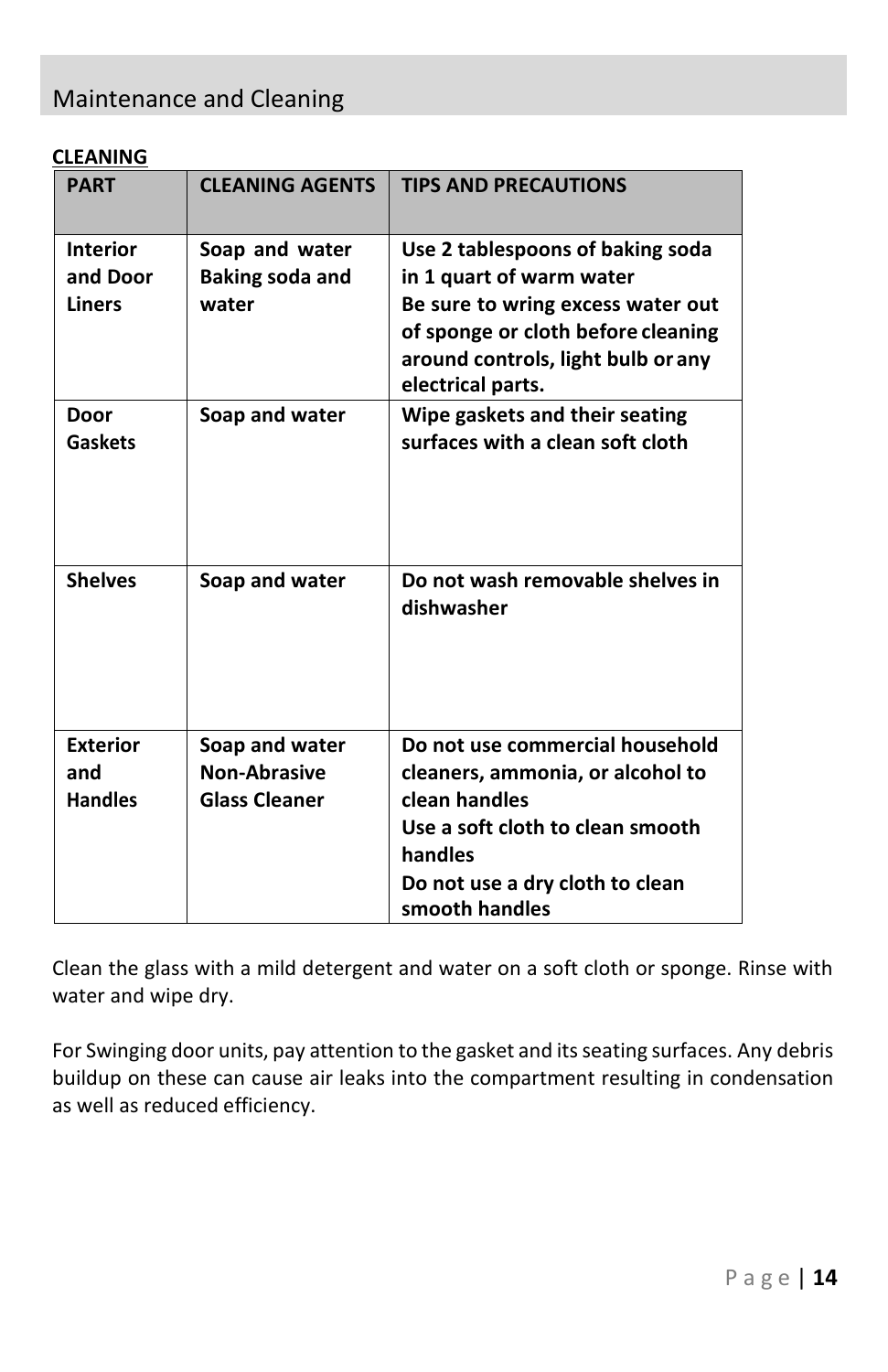# <span id="page-14-0"></span>Hydrocarbon Service Notes

According to U.S. Code of Federal Regulation 40 Part 82, this refrigerator employs the natural refrigerant, specifically hydrocarbon, R290 or R600a.

Because of the nature of hydrocarbon refrigerant, for mechanical repair, such as recharge the refrigerant, or compressor replacement, should only be carried out by a certified refrigeration technician.

The safety of this equipment is listed by Underwriter Laboratory (UL) under Standard 471, Section SB – "natural refrigerant."

# <span id="page-14-1"></span>Factory Warranty Policy

Horizon Scientific, Inc. warrants to the original purchaser every new Horizon Scientific, Inc. refrigerated unit, the cabinet and all parts thereof, to be free from defects in material or workmanship, when such unit is installed, used, and maintained in accordance with provided instructions, for a period of two (2) years. The warranty period starts two weeks from the date of shipment from Horizon Scientific, Inc. This two-week period allows ample shipping time so that the warranty will go into effect at approximately the same time your equipment is delivered. Unless subject to prior written agreement with Horizon Scientific, Inc., this warranty does not allow for any warranty start deferment greater than two weeks from date of shipment due to a delayed installation and/or start-up. By purchasing any product from Horizon Scientific, Inc., you and any entity for which you are purchasing acknowledge and agree to each provision contained herein, and all other Notices and Terms provided to Purchaser by Horizon Scientific, Inc., which are hereby incorporated.

Under this warranty, Horizon Scientific, Inc., through its authorized service organizations, will repair, or at its option, replace any part found to contain a manufacturing defect in material or workmanship without charge to the owner for parts and service labor. Replacement or repaired parts will be warranted for only the unexpired portion of the original warranty. Horizon Scientific, Inc. will not assumeany shipping or cartage costs for parts under warranty. These costs shall be paid by the customer.

**NO CONSEQUENTIAL DAMAGES.** Horizon Scientific, Inc. is not responsible for economic loss; profit loss; or special, indirect or consequential damages, including without limitation, losses or damages arising from contents spoilage claims regardless of refrigeration failure, electrical failure, power failure, or compressor failure. HORIZON SCIENTIFIC, INC.'S MAXIMUM CUMULATIVE LIABILITY RELATIVE TO ALL CLAIMS AND LIABILITIES, INCLUDING OBLIGATIONS UNDER ANY INDEMNITY, WHETHER OR NOT INSURED, SHALL NOT EXCEED THE COST OF THE PRODUCT(S) GIVING RISE TO THE CLAIM OR LIABILITY.

**WARRANTY IS NOT TRANSFERABLE.** This warranty is not assignable and applies only in